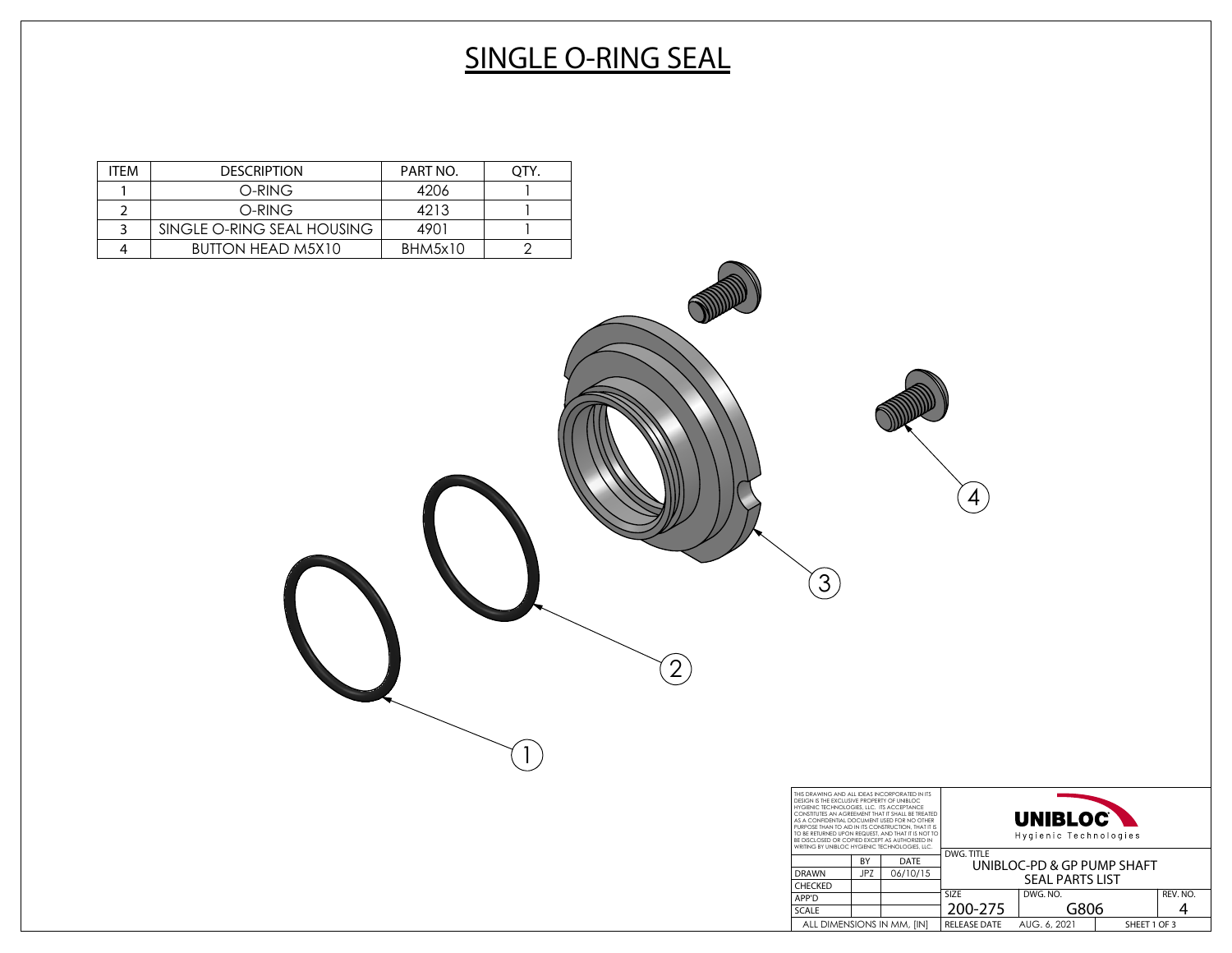| <b>ITFM</b> | <b>DESCRIPTION</b>            | PART NO. | OTY. |
|-------------|-------------------------------|----------|------|
|             | O-RING (1.174"x0.103" #123)   | 4216     |      |
|             | DOUBLE O-LIP SEAL             | 5107     |      |
|             | <b>BUTTON HEAD M5x10 BOLT</b> | BHM5X10  |      |